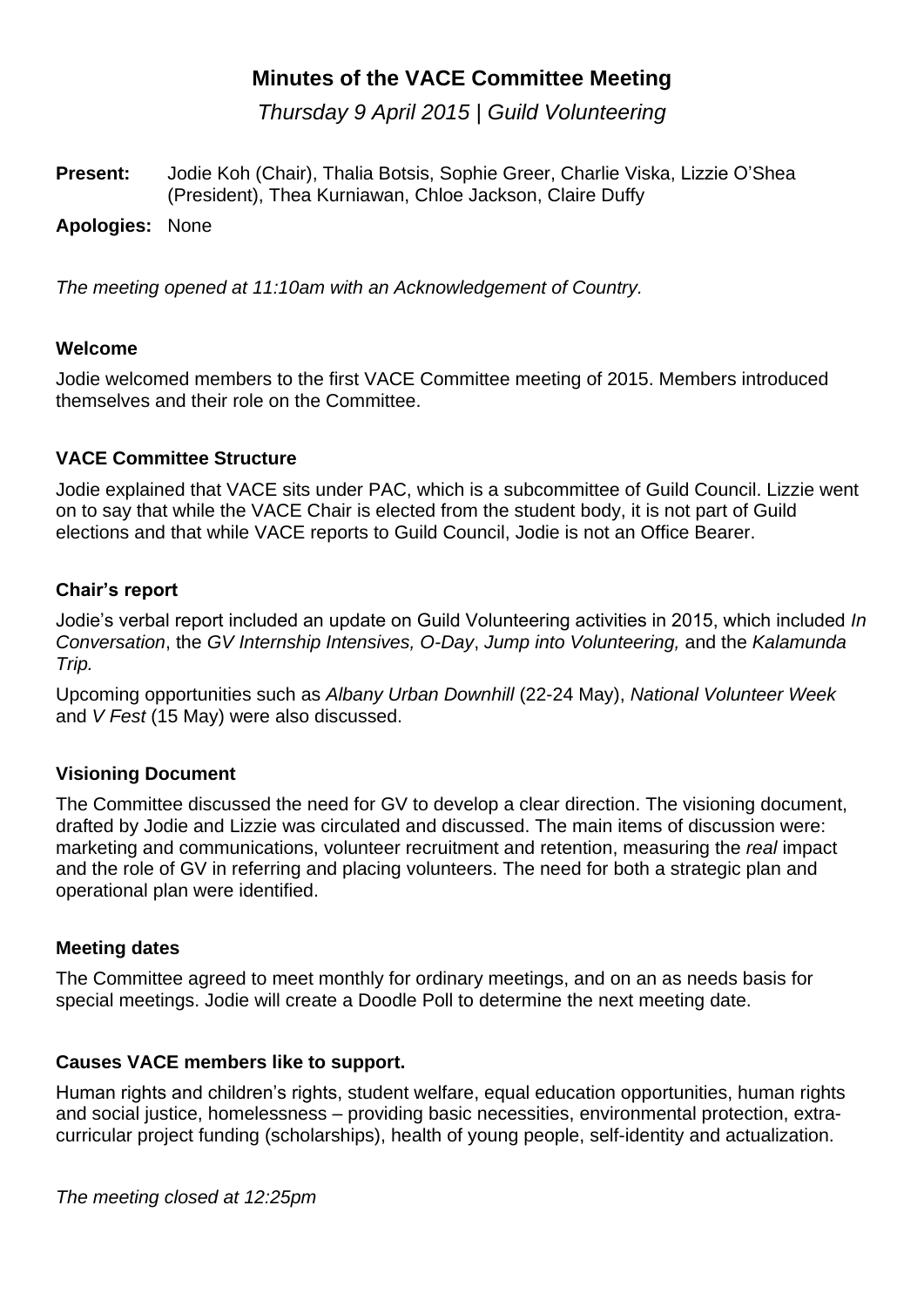*Monday 4 May 2015 | Guild Volunteering*

| <b>Present:</b> | Jodie Koh (Chair), Thalia Botsis, Charlie Viska, Thea Kurniawan,<br>Claire Duffy |
|-----------------|----------------------------------------------------------------------------------|
| Apologies:      | Lizzy O'Shea (President), Chloe Jackson                                          |

*The meeting opened at 12:10am with an Acknowledgement of Country.* 

# **Chair's report**

Jodie reported that she and Claire attended the first Tertiary Engagement Committee meeting of 2015. The Committee discussed opportunities for an interuniversity event during National Student Volunteer Week (NSVW) 3-9 August. In previous years, the universities have joined with Friends of Lake Claremont to tree plant.

VACE discussed a number of other opportunities to celebrate NSVW which included an event to promote international volunteering, volunteering with corporates (slightly different from corporate volunteering), linking with schools, a panel discussion on topical issues around volunteering and highlighting the internship programs. When asked which activities most appealed, Thalia expressed an interest in volunteering with corporates, the panel discussion and tree planting; and Thea expressed an interest in high school outreach.

Jodie reported that Guild Volunteering will be having a stall on Oak Lawn during the Social Justice Week Club Carnival 12-2pm Wednesday 6 May. Members of VACE were encouraged to attend and help promote V-FEST.

V-FEST (Friday 15 May) is a morning of student volunteering during National Volunteer Week (11-17 May). Guild Volunteering are promoting 6 opportunities to link with community organisations. Charlie expressed a willingness to lead one of the groups.

| Action: | Claire to appoint Charlie as a team leader (group TBC)          |
|---------|-----------------------------------------------------------------|
| Action: | Charlie to invite Guild Councillors to be involved.             |
| Action: | All to circulate Facebook event and other media as appropriate. |

# **Manager's report**

Claire spoke about the *Volunteering to Learn* workshop that she and Sophie attended with Julia and Ilona (Ignite Mentoring) a fortnight ago. Key findings from the workshop were discussed.

Claire is in the process of contact every organisation that has ever listed an opportunity with GV to determine 1) if they have any UWA Student Volunteers 2) If they would like any and 3) If we can help them list their volunteer positions. Despite being a very time consuming exercise, this is proving to be a very important one.

The 12 GV Interns and their programs are tracking well. Members of VACE heard about the 'On My Feet' program, and were invited to join GV Intern Bonnie Paul for a special training session (run by John Worsfold) this Friday.

Through strategic planning, a number of potential projects have come to light (anhnual handbook of projects, Club/FacSoc specific campaigns, a new website). Thalia suggested an opportunity for micro volunteering on campus, which would suit students who have some spare time between lectures.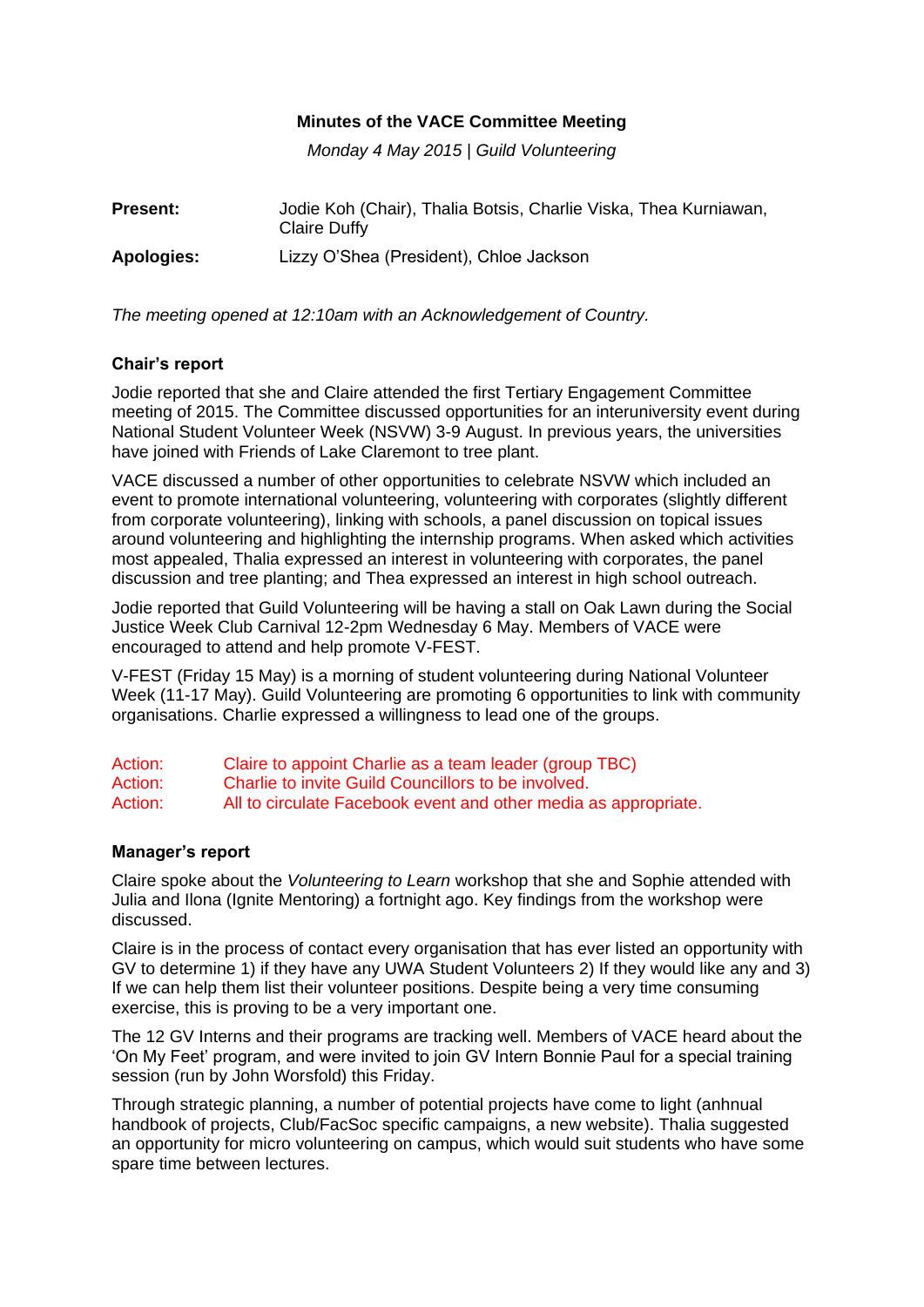It looks likely that funding from the Department of Sport and Recreation will continue to come through for the Sports Volunteering project.

The Albany Urban Downhill event (22-24 May) is locked in, despite the fact that numbers are yet to be confirmed.

Action: Jodie, Chloe and Claire to continue to work on the strategic direction Action: All to consider opportunities for micro volunteering which can happen out of GV.

#### **Community Engagement**

Charlie reminded us of the importance of representing students which are off campus and suggested that we extend services to ALVA and others. Thalia suggested a Facebook group which lists opportunities to be involved.

Thea has been approached to speak at a TEDxBunbury event on 25 July. The theme is around youth and resilience and Thea would speak on this in relation to community engagement.

Action: Jodie to create Facebook group. Action: Claire to schedule meetings for 12pm on the first Monday of the month.

*The meeting closed 1pm* 

**Next Meeting:** 12:00pm, Monday 8 June 2015 (as 1 June is a Public Holiday)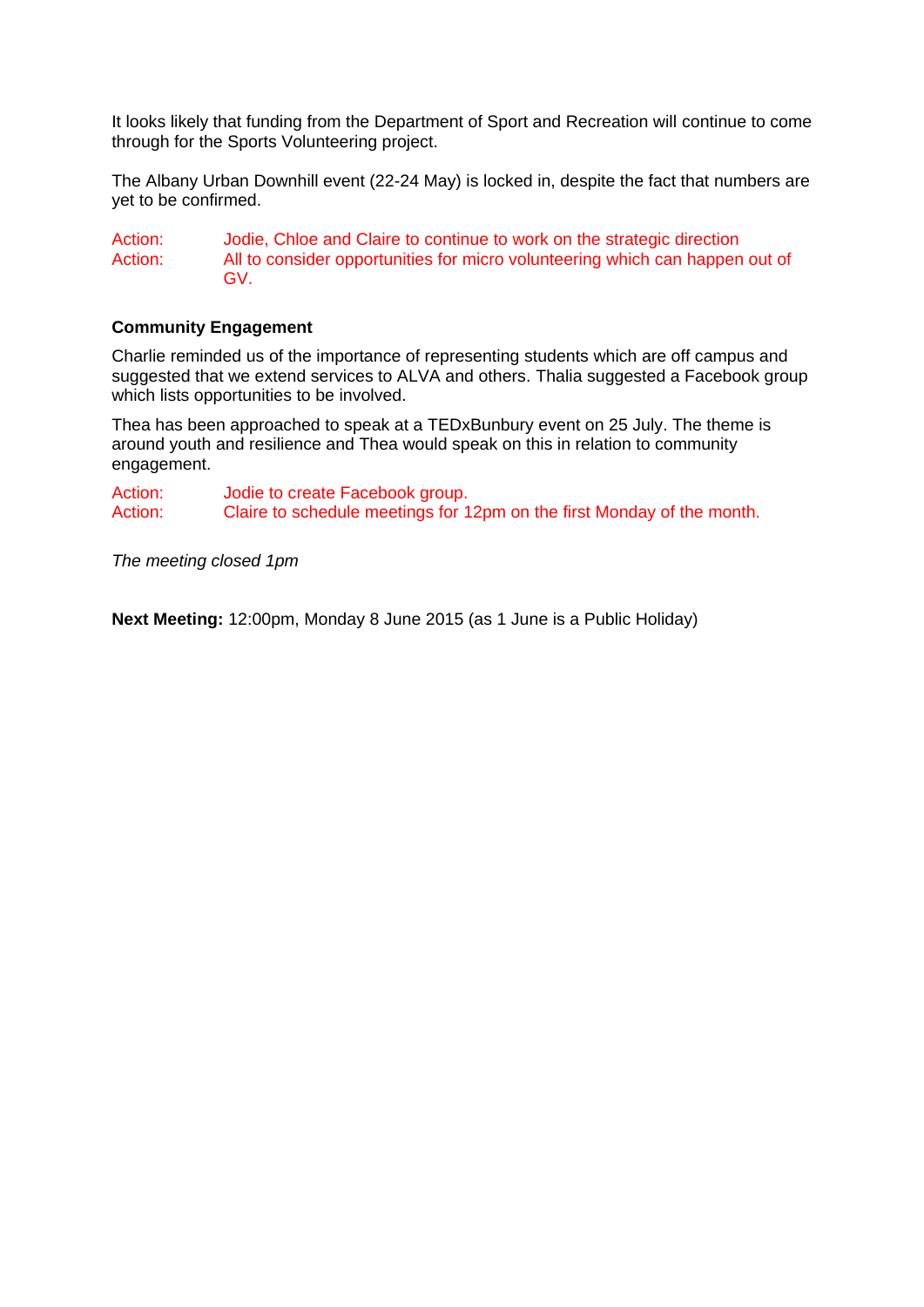*Monday 8 June 2015 | Guild Volunteering* 

**Present:** Jodie Koh (Chair), Lizzy O'Shea, Olivia Jo, Sofie O'Mara, Thea Kurniawan, Claire Duffy **Apologies:** Thalia Botsis, Charlie Viska, Chloe Jackson

*The meeting opened at 12:05am with an Acknowledgement of Country.* 

#### **Minutes**

The minutes of April and May meetings were accepted as a true and accurate record of the meetings proceedings.

# **Manager's report**

Claire reported that National Volunteer Week (NVW) saw the launch of the report on the Value of Volunteering to WA and the National Standards (circulated), the NVW Awards and V-FEST. 47 students participated in 6 activities around Perth for V-FEST (Baptistcare, Bethanie, Conservation Volunteers, Darling Range Wildlife Shelter, Earthwise and St Barts). When surveyed 62.5% of volunteers said that their experience was *very positive*, the remaining 37.5% said that it was *positive*. All indicated that they would volunteer again.

The Guild Volunteering Strategy (now accepted) was circulated for information. Claire reiterated that VACE has an important role in directing and informing the work of Guild Volunteering and highlighted the importance of their, and the President's input.

All Guild departments have been encouraged to adopt a tagline. VACE discussed the proposed tagline *Connecting Students with Community.* Members of the committee agreed to the proposal in principle and will vote by email in the coming days.

The team at Creative have been helping us with new merchandise (t-shirts and post-it notes). Options for these will be circulated as they become available.

| Action: |          |  |  | Claire to include the motion for the tagline in the body of the email when sending |  |
|---------|----------|--|--|------------------------------------------------------------------------------------|--|
|         | minutes. |  |  |                                                                                    |  |
|         |          |  |  |                                                                                    |  |

Action: All to respond to the motion within 3 working days.

Action: Claire to send t-shirt designs (when available) for consideration by VACE.

# **Chair's report**

Jodie gave an update on National Student Volunteer Week (NSVW) 3-9 August. Currently, Guild Volunteering is participating in Club Carnival (Tuesday), Interuniversity Tree Planting at Lake Claremont (Saturday) and the UWA Open Day (Sunday). Jodie would like each weekday to have a theme, for example *Monday's is Health* (Mobile GP, Dr Yes), *Tuesday is Education* (Teach Learn Grow, Intensive English Centres, Ignite) etc. VACE discussed having a different volunteer opportunity for each morning during NSVW and hiring a minibus to transport volunteers. Thea suggested that Millennium Kids might be able to host an opportunity. Jodie is also having a conversation with Emma from the Women's Department regarding a unique volunteering opportunity during NSVW. VACE discussed opportunities for volunteering with *for profit*  organisations. Lizzy suggested a socially conscious careers fair which highlights what different companies offer their employees in terms of volunteering.

- Action: Claire to send a list of 'themes' for VACE to choose from
- Action: All to pick their top 5 'themes' for NSVW
- Action: All to consider which day they would like to help coordinate

Action: Claire to consider Clyde's / Purple Buses when booking for tree planting

# **Sports update**

Jodie gave a brief update on the Albany Urban Downhill event, at which Guild Councillors participated as event volunteers.

# **Volunteer update**

Jodie suggested that VACE consider applying for this grant in future years. Claire reminded the committee that applications for Semester 2 don't close until Friday 14 August.

*The meeting closed at 1:02pm*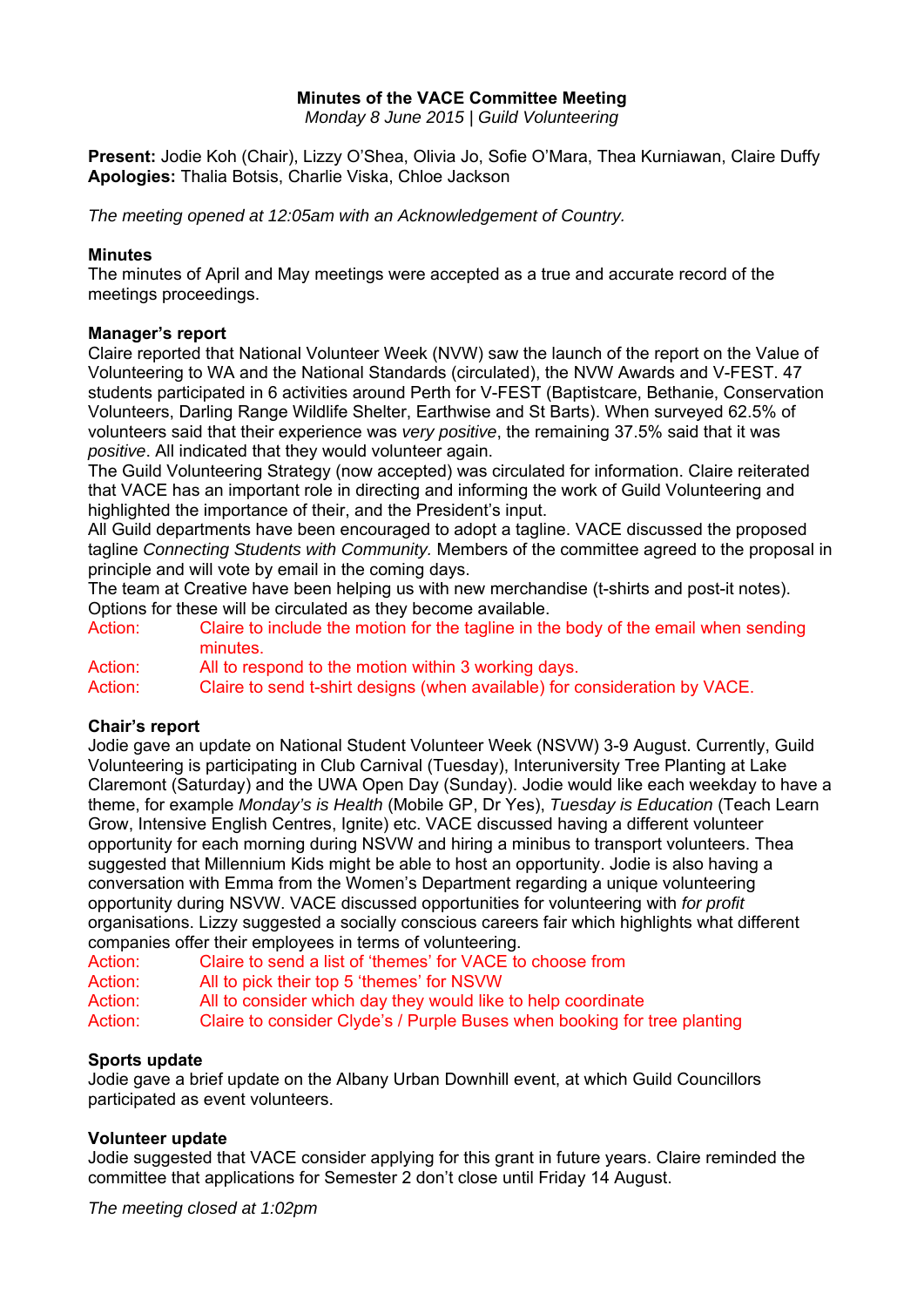*Friday 28 August 2015* | *Guild Volunteering*

**Present:** Jodie Koh (Chair), Lizzy O'Shea, Thea Kurniawan, Thalia Botsis, Charlie Viska, Chloe Jackson, Claire Duffy **Apologies:** Olivia Jo

*The meeting opened at 9:05am with an Acknowledgement of Country.* 

#### **Minutes**

The minutes of June meeting were accepted as a true and accurate record of the meetings proceedings.

#### **VACE Membership**

The Committee discussed the membership of the VACE Committee and agreed that rather than changing the Terms of Reference of the VACE Committee, Chloe Jackson would attend as a proxy or nominee of the Managing Director (6.14.3.2b). Further, the commitment of each member of the VACE Committee should be for a full year and that, in line with the UWA Student Guild, missing two meetings without an apology will lead to dismissal.

#### **Chair's report**

Jodie reported on National Student Volunteer Week (NSVW) and the following activities: Launch of Micro Volunteering Mondays, the Volunteer Zone at Club Carnival, the 2015 Guild Volunteering Handbook, Volunteer Manager's Training, The Social Impact of Engineers Panel Discussion, Wheelchair Basketball and Inter University Tree Planting. Thalia suggested that a Social Impact Series (of panel discussions) happen next NSVW and that Faculty Societies be encouraged to host them. Lizzy suggested that pop-up Micro Volunteering sessions could be hosted at the Business School and at ALVA. Jodie submitted VACE's Annual Report to Guild Council.

Action: Chair to approach Faculty Societies regarding the 2016 NSVW Social Impact Series Action: Chair to circulate the VACE Annual Report and Guild Volunteering Handbook

#### **Manager's report**

Claire reported that Sophie Greer, the Guild Volunteering Officer has resigned and her last day in the office will be Friday 4 September. Sophie has been a valuable member of the Guild Volunteering team for 18 months and we wish her well. The Guild have re-advertised the position and will commence interviews on 31 August. On 14 August the Volunteering to Learn Website was launched. The concept guides and good practice guides are now able to be [downloaded for free from the website.](http://www.murdoch.edu.au/projects/volunteeringtolearn/index.html) A decision was made to cancel the Regional Trip to Northam due to lack of attendance. VACE briefly discussed the notion of incentivising volunteers and the possibility of a restructured Internship Program. Members expressed their interest in contributing to focus group on particular issues/projects.

Action: Claire to invite members of VACE to participate in focus groups as appropriate.

#### **Sports update**

Claire reported that the Volunteers in Sport Project, funded by the Department of Sport and Recreation have changed the scope of the project 2 years into the agreement with VolunteeringWA. Originally the project was about recruiting volunteers for sport and recreation clubs through environments outside of the clubs, including universities. The new KPIs do not specifically include universities, and as such Guild Volunteering was required to submit a proposal for how they would meet the new KPIs. The below proposal was put by Guild Volunteering and accepted by VolunteeringWA.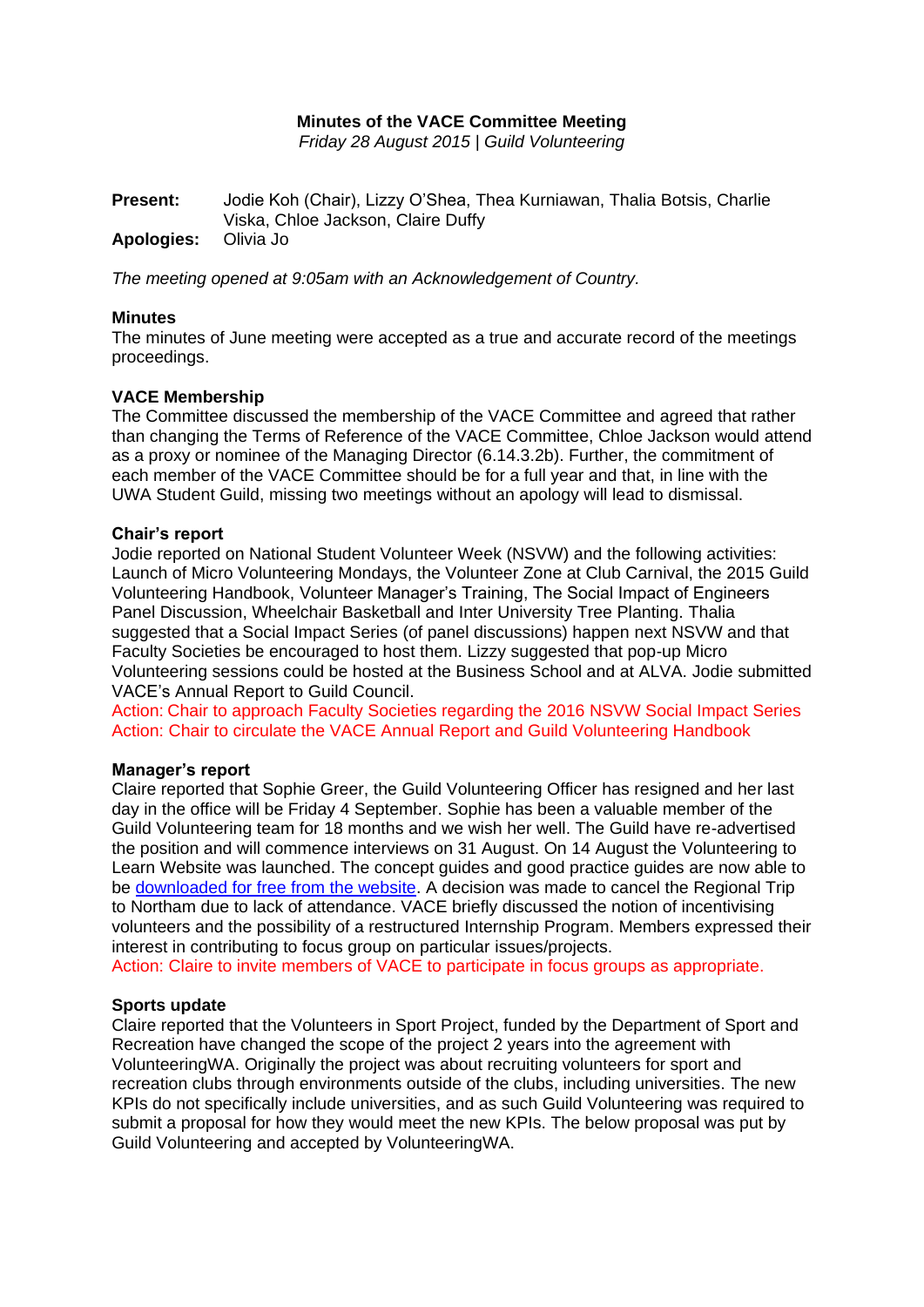### *That Guild Volunteering will:*

*1. Support 20 clubs to recruit, reward, train, manage and upskill new and existing volunteers. 10 of the clubs will be external to the university and 10 will be university sports clubs. 2. Promote and host training event for university sports clubs (training can be provided by VWA) – this will depend on the number of eligible sports clubs that can be reached. 3. Promote sport volunteering roles provided by VWA.* 

- *4. Monthly email progress update to VWA, which includes a completed project 'Data Report'.*
- *5. Quarterly progress update meetings - face to face.*
- *6. Work with Volunteering WA to ensure project milestones and outcomes are achieved.*
- *7. Undertake and practice good volunteer management policies and processes.*
- *8. Ensure volunteer protection insurance is in place.*

*9. Ensure Work Health and Safety requirements are identified, implemented and followed.* 

10. Complete financial acquittal, on form provided, by 31 May 2016.

*11. Participation in project evaluation and promotion including collection of photos, stories, quotes and anecdotal evidence.*

#### **Discussion topics**

A number of discussion topics including mailing lists, newsletters, online questions and feedback regarding attractors and detractors of volunteering and engaging in the Guild through policy briefly mentioned. It was suggested that these topics either be canvassed via focus groups convened by Guild Volunteering or in future meetings of the VACE Committee.

# **Community Engagement update**

It was noted that community partners who have become transcript recognised since the last meeting of the VACE include**:** Hepatitis WA, St John Ambulance, WA AIDS Council, UWA Student Guild International Students' Service, Telstra Perth Fashion Festival, Harry Perkins Institute of Medical Research, Sudanese Australian Integrated Learning (SAIL) Program, Oxfam, Activ Foundation, Coalition for Asylum Seekers, Refugees and Detainees (CARAD), Ronald McDonald House, Electronic Music Appreciation Society, Leukaemia Foundation.

*The meeting closed at 10:02am*

*The next meeting is scheduled for 12pm, Monday 5 October 2015.*